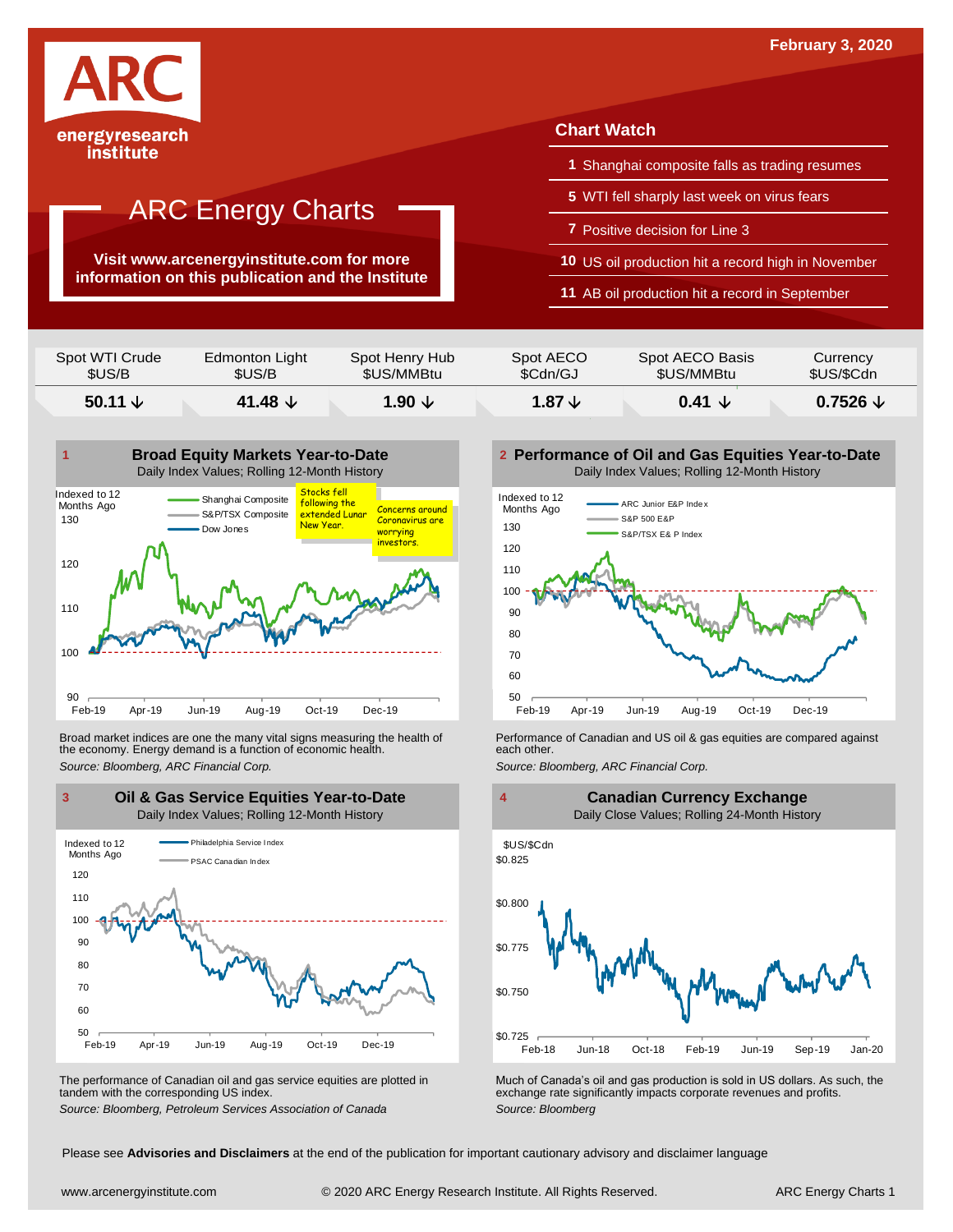**US Crude Oil Futures**

**6**

**Crude Oil**



#### **WTI Crude Oil Price and Differential to Brent** Near-Month WTI and Brent Differential; Rolling 12-Month History **5**



North American crude oil prices can sometimes disconnect from global prices depending on regional supply and demand dynamics. *Source: Bloomberg*

#### **Canadian Heavy Oil Price Differential to WTI 7 8** Western Canadian Select (WCS) Differential; Rolling 12-Month History



The differential should reflect quality differences and transportation costs. Greater discounts can result from infrastructure or refinery outages. *Source: Bloomberg*



Rail is expected to grow as the pipelines have hit the limit for moving additional barrels of crude oil, and supply is still growing.

*Source: National Energy Board*



Forward prices for WTI are plotted against months in the calendar year. Years are distinguished by color and symbol coding. *Source: Bloomberg*

#### **Canadian Light Crude Oil Price Differential to WTI** WTI and Edmonton Light differential; Rolling 12-Month History



The differential should reflect the transportation cost from Alberta to Cushing. Greater discounts can result from infrastructure or refinery outages. *Source: Bloomberg*



The advancement of drilling and completion methods is increasing US crude oil production.

*Source: Bloomberg, U.S. Energy Information Administration*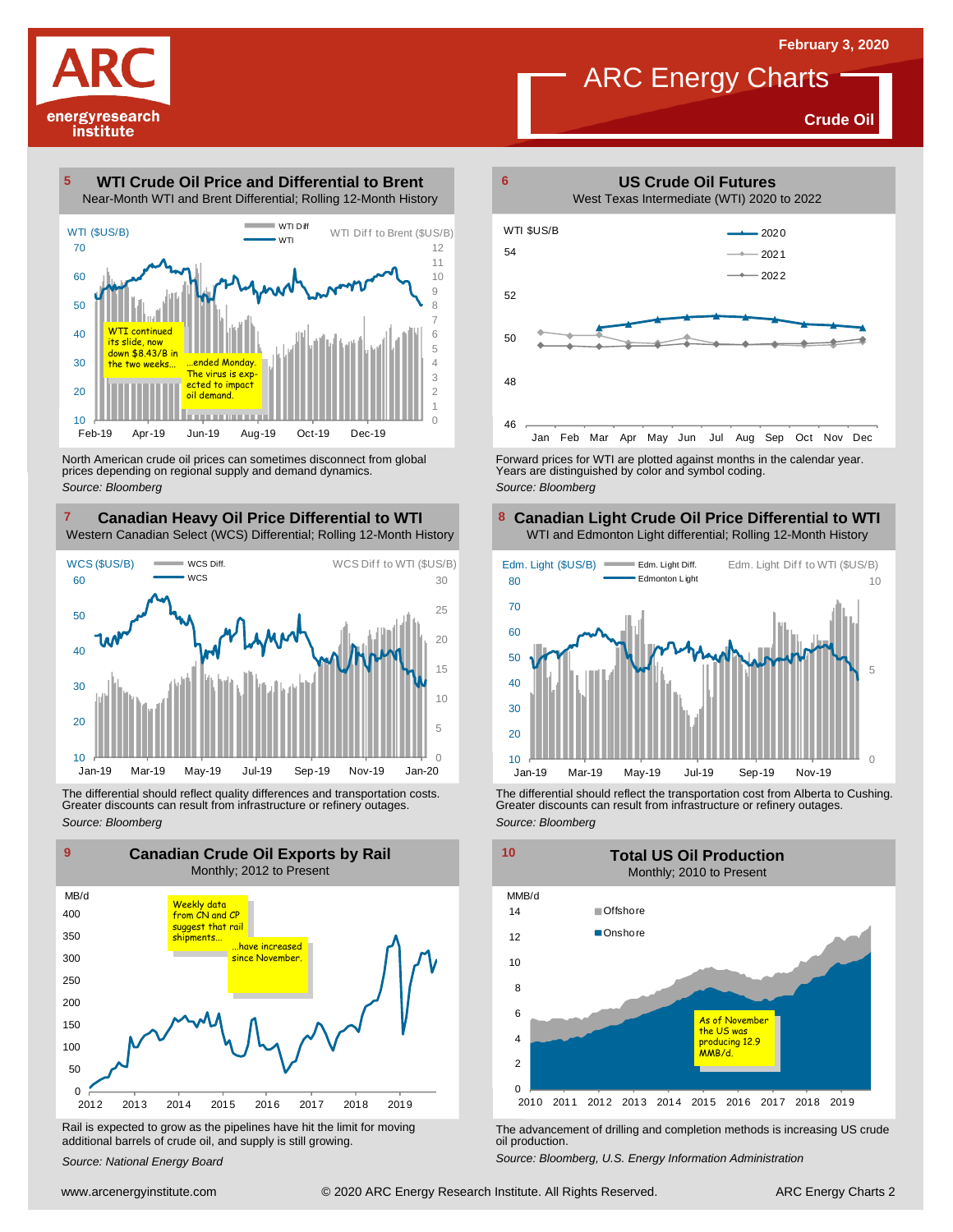**Crude Oil**





Most of Canada's oil production comes from Alberta; split between oil sands and conventional production.



2010 2011 2012 2013 2014 2015 2016 2017 2018 2019 Negative numbers indicate a global crude shortfall, while positive numbers indicate an oversupply.

*Source: International Energy Agency*



Crude oil imports from Canada are taking market share from overseas imports.



Most of Canada's oil production comes from Alberta; split between oil **of the COV of COV** of PEC's production levels relative to its sustainable and spare capacity<br>1991 - sands and conventional production.<br>1991 - Source: P *Source: Petroleum Intelligence Weekly*



Long contracts take the position that WTI oil price will increase, while short contracts expect a decline.

*Source: Bloomberg, U.S. Commodity Futures Trading Commission*

#### **16 US Exports of Crude Oil and Refined Products** Weekly Data; 2013 to Present



Um-13 Jan-14 Jan-15 Jan-16 Jan-17 Jan-18 Jan-19 Jan-19 Jan-20<br>
Crude oil imports from Canada are taking market share from overseas<br>
Source: U.S. Energy Information Administration<br>
Source: U.S. Energy Information Administra *S*rude oil imports from Canada are taking market share from overseas<br>
imports.<br>
Source: U.S. Energy Information *Administration*<br>
Source: U.S. Energy Information *Administration*<br>
Source: U.S. Energy Information Administr tight oil, most export growth should come from crude oil exports. *Source: U.S. Energy Information Administration*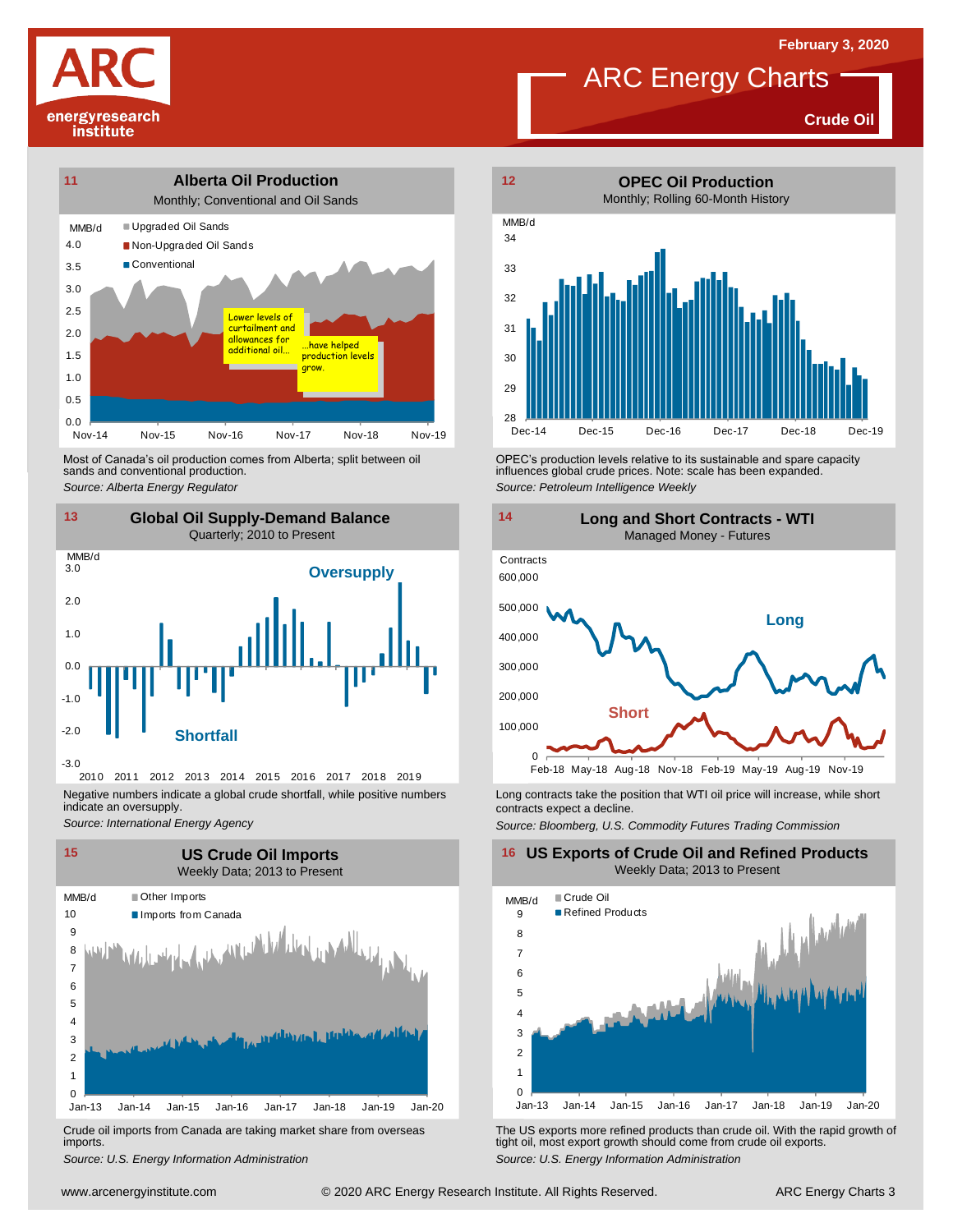# energyresearch institute

## ARC Energy Charts

**Crude Oil**





Jan Feb Mar Apr May Jun Jul Aug Sep Oct Nov Dec Refinery utilization rates change the supply of refined products, impacting price. Utilization for the current year is blue.



Tracking US oil drilling by major play provides insight into the composition of US oil supply and growth trends.





Refinery utilization rates change the supply of refined products, impacting<br>
price. Utilization for the current year is blue.<br>
Source: U.S. Energy Information Administration<br>
Source: U.S. Energy Information Administration<br>



Using US of US of the US of the US of the US of the US of the US of the US of the US of the US of the US of the US of the US of the US of the US of the US of the US of the US of the US of the US of the US of the US of the Tracking US oil drilling by major play provides insight into the composition of<br>US oil supply and growth trends.<br>Source: Baker Hughes<br>Source: Baker Hughes

### **Daily NGL Prices as a % of Edmonton Light** Propane & Butane Spot Prices at Edmonton, AB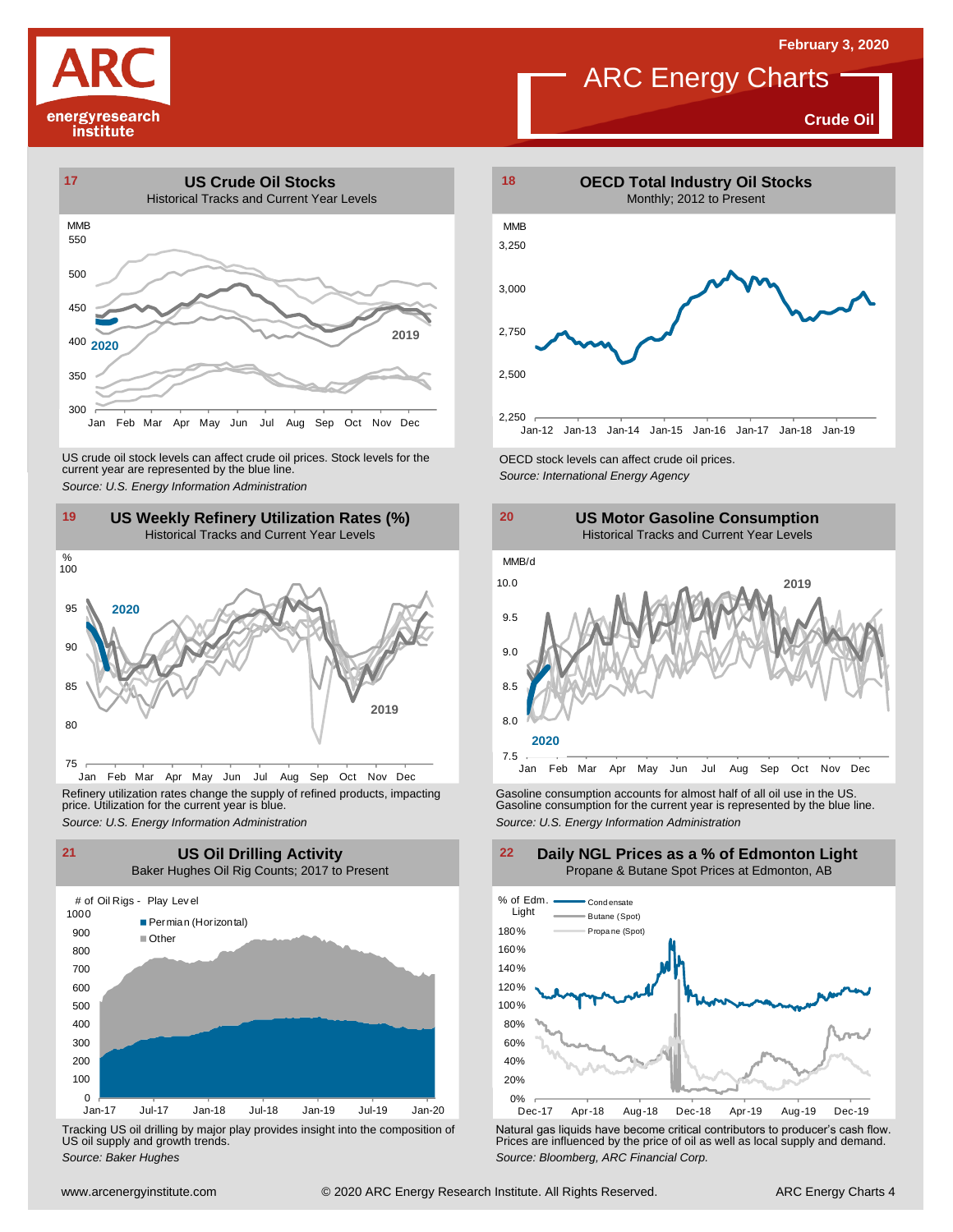**Natural Gas**

energyresearch institute

**23 Near-Month North American Natural Gas Prices 24** Daily Prices; Rolling 12-Month History



Near-month prices at AECO track Henry Hub prices, the exchange rate and the cost of transportation. Local factors can also affect price. *Source: Bloomberg*



Long contracts take the position that Henry Hub gas price will increase, while short contracts expect a decline. *Source: U.S. Commodity Futures Trading Commission* AECO forward prices mimic Henry Hub futures minus <sup>a</sup> differential. *Source: Bloomberg*



International natural gas prices strongly impact the economics of proposed LNG projects.

*Source: Bloomberg, Japanese Ministry of Economy, Trade and Industry*



Forward contract prices are plotted against months in the calendar year.<br>Years are distinguished by color and symbol coding. *Source: Bloomberg*



**26**

### **US Coal and Natural Gas Power Generation Cost** Converted to a \$/MWh Equivalent



This graph illustrates when it may be economic to begin coal-gas switching in power generation. Average power plant efficiencies are assumed. *Source: Bloomberg*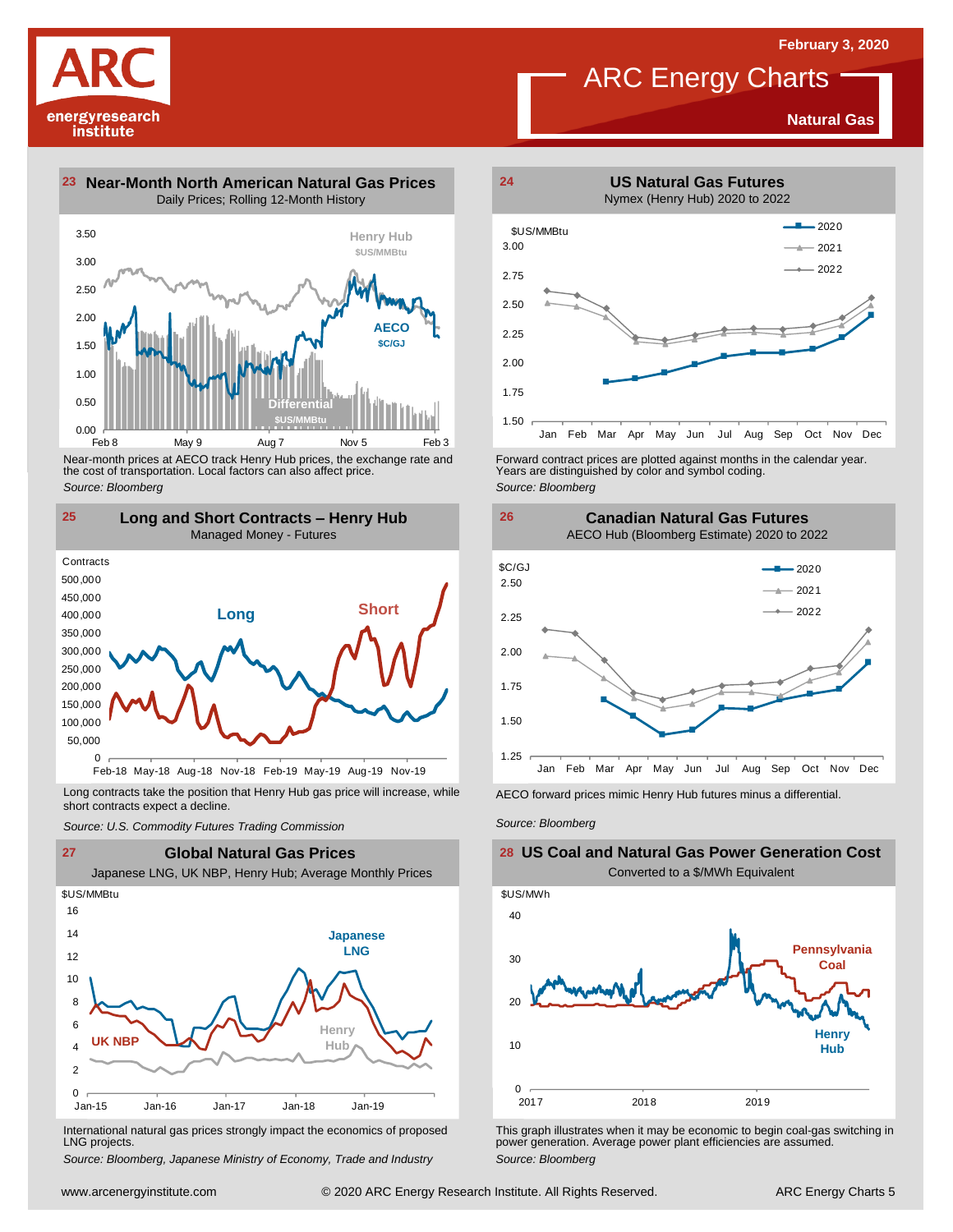

**Natural Gas**

**February 3, 2020**



North America has an integrated natural gas market. Prices are determined by regional supply and demand, and pipeline flows. *Source: Bloomberg*



10 12  $14$ 16 Bcf /d **US Natural Gas Exports – Excluding Canada** Daily; Historical Tracks and Current Year Levels **2019 2020**



Van Feb Mar Apr May Jun Jul Aug Sep Oct Nov Dec<br>
The ability of gas producers to move gas out of the WCSB to eastern<br>
markets and the US is a major factor in local natural gas prices.<br>
Source: Various Pipeline Companies<br>
S The ability of gas producers to move gas out of the WCSB to eastern<br>The Between exports to Mexico and LNG shipments, the US is growing as a<br>Source: Various Pipeline Companies and actural gas prices.<br>Source: Bentek Source: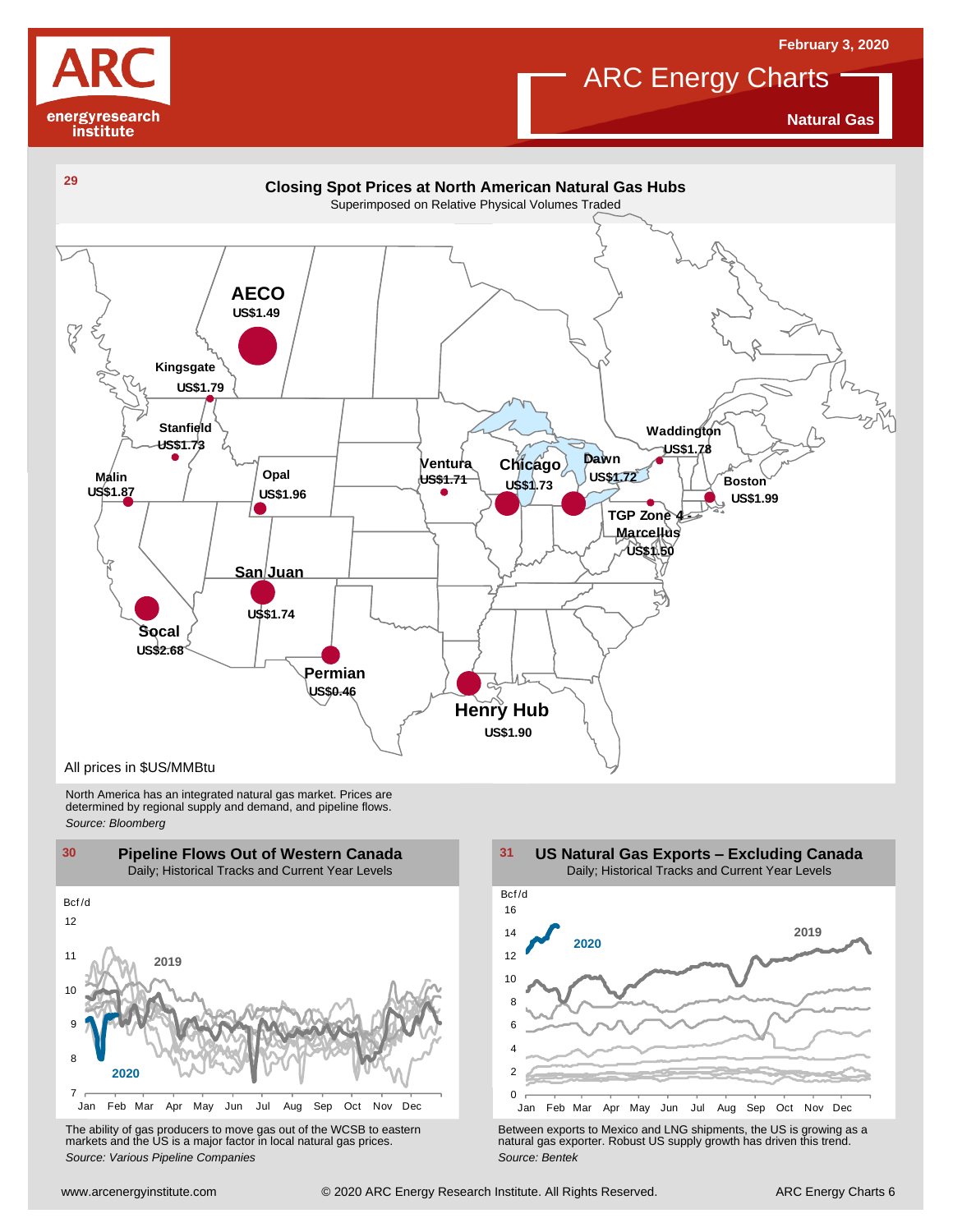

#### **Natural Gas**



Weekly natural gas demand is directly tied to the weather. The current year is in dark blue.



US production started ramping up in late 2007 and continues to grow year over year. *Source: Bentek*



Weekly gas storage reports provide <sup>a</sup> snapshot of supply and demand. Current year changes are represented by the blue line. Weekly gas storage reports provide a snapshot of supply and demand.<br>
The EIA reports changes in US natural gas inventories held in underground<br>
Source: U.S. Energy Information Administration<br>
Source: U.S. Energy Informatio



Weekly natural gas demand is directly tied to the weather. The current<br>year is in dark blue.<br>Source: National Oceanic and Atmospheric Administration<br>Source: Bentek<br>Source: Bentek



This includes receipts on the TCPL, Alliance, WestCoast and TransGas pipelines.

*Source: Various Pipeline Companies*

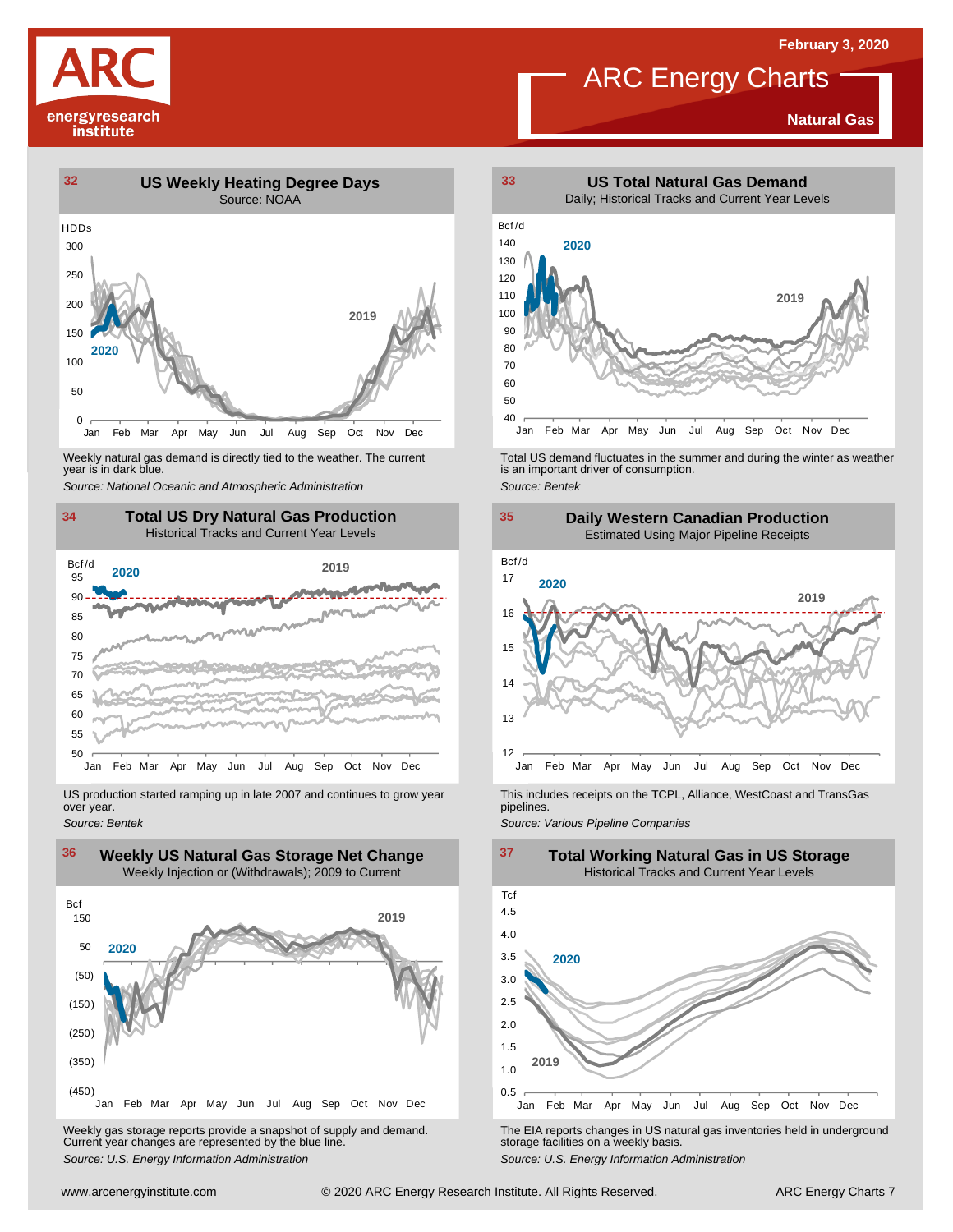

**Natural Gas and Other Indicators**

**38 39 Alberta Natural Gas Demand** TransCanada Intra-AB Deliveries; Current Year and Historical Tracks



driven by new oil sands demand and power generation projects.

#### **40 41 Weekly Canadian Oil and Gas Drilling Activity**

Baker Hughes Drilling Rig Count; Current Year and Historical Tracks



Jan Feb Mar Apr May Jun Jul Aug Sep Oct Nov Dec Unlike US drilling activity, Canadian rigs are dispatched seasonally. Capital Tracking US gas drilling by major play provides insight into the composition<br>allocation by operators is driven by views of future oil and gas pr

**42 43 Alberta Crown Land Sales – Excluding Oil Sands**



Land prices are an important component of F&D costs. In Alberta, sales of petroleum and natural gas rights are held every two weeks. *Source: Alberta Department of Energy*



Alberta natural gas demand has grown steadily in recent years, largely **canada's natural gas storage level provid**es a good metric if the country is driven by new oil sands demand and power generation projects.<br>And the sto



**Canadian Cumulative Well Completions**

**2015 2019**  $\Omega$ 1 2 3 4 5 6 7 Jan Feb Mar Apr May Jun Jul Aug Sep Oct Nov Dec Well Completions (000s) **2018** Current Year *vs* Years Prior **2016 2020 2017**

Relative year-over-year drilling activity is highlighted in this chart. Cumulative well completions for the current year are shown in blue. *Source: Daily Oil Bulletin/JWN*